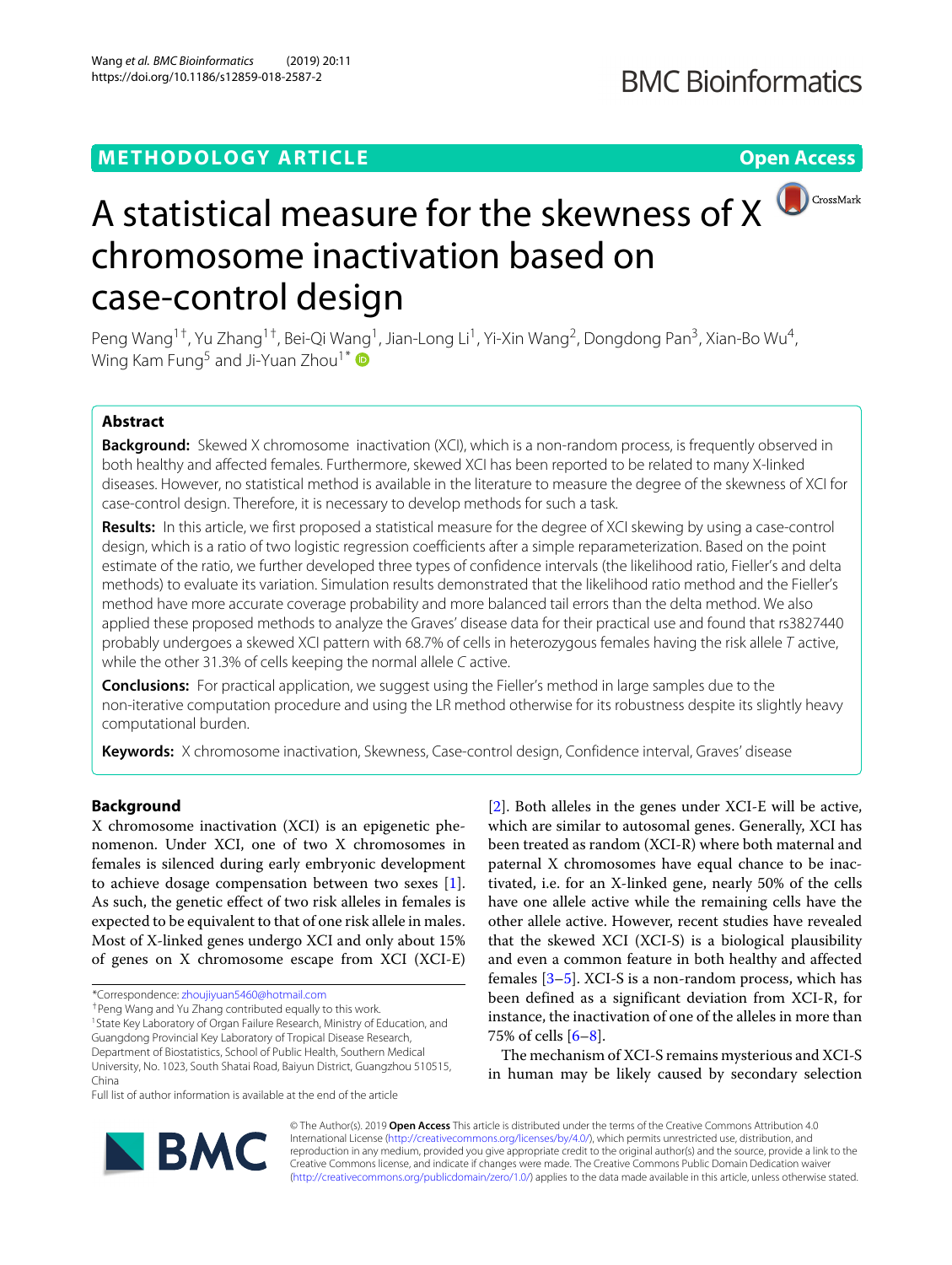[\[6,](#page-9-4) [9,](#page-9-6) [10\]](#page-9-7). Specifically, the initial choice of active X chromosome is considered as random. However, during body growth, when an X-linked mutation affects cells proliferation or survival, there will be a larger or smaller proportion of cells with an active mutant allele. Due to the selection pressure, this type of secondary skewing varies in different tissues and is also associated with age. For heterozygous females, positive selection cells with mutant allele will lead to more severe expression of the disease, whereas negative selection cells with mutant allele can provide protection from deleterious effects [\[11,](#page-9-8) [12\]](#page-9-9). For example, in heterozygous females with a mutant FoxP3 allele, the XCI-S against the mutant allele in specific tissues can prevent autoimmune disease, whereas the XCI-S towards the mutant allele in breast epithelial cells can result in breast cancer  $[13]$ . On the other hand, some diseases, such as ovarian cancer, Rett syndrome, Klinefelter syndrome, and recurrent miscarriages, are reported to be related to XCI-S  $[14-17]$  $[14-17]$ . Therefore, it is necessary to develop methods for measuring such XCI skewing.

Recently, there has been an increasing interest to incorporate the information on XCI into X-chromosome genetic association studies [\[18](#page-9-13)[–23\]](#page-9-14). Clayton's method first takes XCI-R into account and treats males as homozygous females [\[18\]](#page-9-13). In this regard, two genotypes of males are coded as 0 or 2, while three genotypes of females are coded as 0, 1 or 2, respectively. This coding strategy also implies that the genetic effect of heterozygous genotype in females lies midway between two homozygous genotypes, which seems reasonable as in heterozygous females about half of cells express the mutant allele while the rest of cells express the normal allele. However, this method does not consider the XCI-E and XCI-S patterns. So, a resamplingbased method was proposed by maximizing the likelihood ratio (LR) over all the three biological patterns (XCI-E, XCI-R and XCI-S), where the three genotypes of females

are coded as 0,  $\gamma$  or 2 under XCI-S [\[21\]](#page-9-15). Note that  $\gamma$ is an unknown parameter which is used to measure the degree of XCI skewing. For instance,  $\gamma = 1$  represents XCI-R;  $\gamma = 1.5$  indicates XCI-S where 75% of the cells have the mutant allele active, whereas the other 25% of the cells have the normal allele active. On the other hand, the detection of XCI-S is either by measuring the level of methylation or by integrative analysis of whole exome and RNA sequencing data [\[24,](#page-9-16) [25\]](#page-9-17). Although Xu et al. has recently developed a statistical measure for the skewness of XCI based on family trios [\[26\]](#page-9-18), there is still no statistical method available in the literature to measure the skewness of XCI for case-control design.

Therefore, in this article, we first showed that  $\gamma$  can be represented as a ratio of two logistic regression coefficients after a simple reparameterization, based on casecontrol data. We then obtained the point estimate of  $\gamma$ by the maximum likelihood estimates (MLEs) of these two regression coefficients. Further, we derived the confidence interval (CI) of  $\gamma$  by the delta method, the Fieller's method and the LR method. We also applied all the proposed approaches to analyze the Graves' disease data for their practical use.

# **Results**

#### **Statistical properties of confidence interval**

Tables [1](#page-1-0) and [2](#page-2-0) list the estimated coverage probability (CP), left tail error (ML), right tail error (MR) (missing the true value of  $\gamma$ ), ML/(ML+MR) and proportion of the discontinuous CIs (DP) of the LR, Fieller's and delta methods under various simulation settings with  $N = 500$ ,  $\rho = 0$ , and  $\lambda_2 = 1.5$  and 2, respectively. From the tables, the LR and Fieller's methods control the CP well when  $p = 0.3$ . However, when  $p = 0.1$ , both the LR and Fieller's methods appear to overestimate the CP except for  $\gamma = 0$ . Note that the CPs of the LR method are closer to the pre-set level

<span id="page-1-0"></span>

|                                     |  | <b>Table 1</b> Estimated CP (%), ML (%), MR (%), ML/(ML+MR) and DP (%) of the two-sided 95% CI when $N = 500$ , $\rho = 0$ and $\lambda_2 = 1.5$ for |  |
|-------------------------------------|--|------------------------------------------------------------------------------------------------------------------------------------------------------|--|
| the LR, Fieller's and delta methods |  |                                                                                                                                                      |  |
|                                     |  |                                                                                                                                                      |  |

|     |                | LR        |              |                    |      | Fieller   |              |                    |      | Delta |              |                    |              |
|-----|----------------|-----------|--------------|--------------------|------|-----------|--------------|--------------------|------|-------|--------------|--------------------|--------------|
| p   | γ              | <b>CP</b> | (ML, MR)     | $\frac{ML}{ML+MR}$ | DP   | <b>CP</b> | (ML, MR)     | $\frac{ML}{ML+MR}$ | DP   | CP    | (ML, MR)     | $\frac{ML}{ML+MR}$ | DP           |
| 0.1 | 0              | 94.75     | (4.78, 0.47) | 0.91               | 1.96 | 94.93     | (4.89, 0.18) | 0.96               | 2.28 | 100   | (0, 0)       |                    | $\mathbf{0}$ |
|     | 0.5            | 95.78     | (1.49, 1.65) | 0.47               | 1.44 | 96.81     | (1.58, 0.62) | 0.72               | 1.49 | 95.72 | (0, 4.28)    | $\circ$            | $\mathbf 0$  |
|     |                | 96.13     | (0.90, 2.33) | 0.28               | 1.82 | 98.18     | (0.73, 0.60) | 0.55               | 1.82 | 79.38 | (0, 20.62)   | $\circ$            | $\mathbf{0}$ |
|     | 1.5            | 96.39     | (0.64, 2.84) | 0.18               | 1.69 | 98.72     | (0.37, 0.75) | 0.33               | 1.85 | 70.83 | (0, 29.17)   | $\circ$            | $\mathbf{0}$ |
|     | $\overline{2}$ | 96.68     | (0, 3.32)    | 0                  | 2.35 | 98.99     | (0, 1.01)    | 0                  | 2.49 | 67.71 | (0, 32.29)   | $\circ$            | $\mathbf 0$  |
| 0.3 | 0              | 94.72     | (3.88, 1.40) | 0.73               | 1.27 | 94.75     | (3.87, 1.38) | 0.74               | 1.31 | 99.22 | (0.78, 0)    |                    | $\circ$      |
|     | 0.5            | 95.21     | (2.45, 1.96) | 0.56               | 0.73 | 95.25     | (2.44, 1.93) | 0.56               | 0.73 | 99.75 | (0.02, 0.23) | 0.08               | $\circ$      |
|     |                | 94.77     | (1.99, 2.85) | 0.41               | 0.69 | 94.88     | (1.98, 2.78) | 0.42               | 0.65 | 96.70 | (0, 3.30)    | $\circ$            | $\mathbf{0}$ |
|     | 1.5            | 95.22     | (1.26, 3.33) | 0.27               | 0.88 | 95.39     | (1.25, 3.14) | 0.28               | 0.91 | 92.29 | (0, 7.71)    | $\circ$            | $\mathbf{0}$ |
|     | 2              | 94.72     | (0.37, 4.91) | 0.07               | 1.29 | 95.16     | (0.34, 4.50) | 0.07               | 1.36 | 88.11 | (0, 11.89)   | $\mathbf{0}$       | $\mathbf 0$  |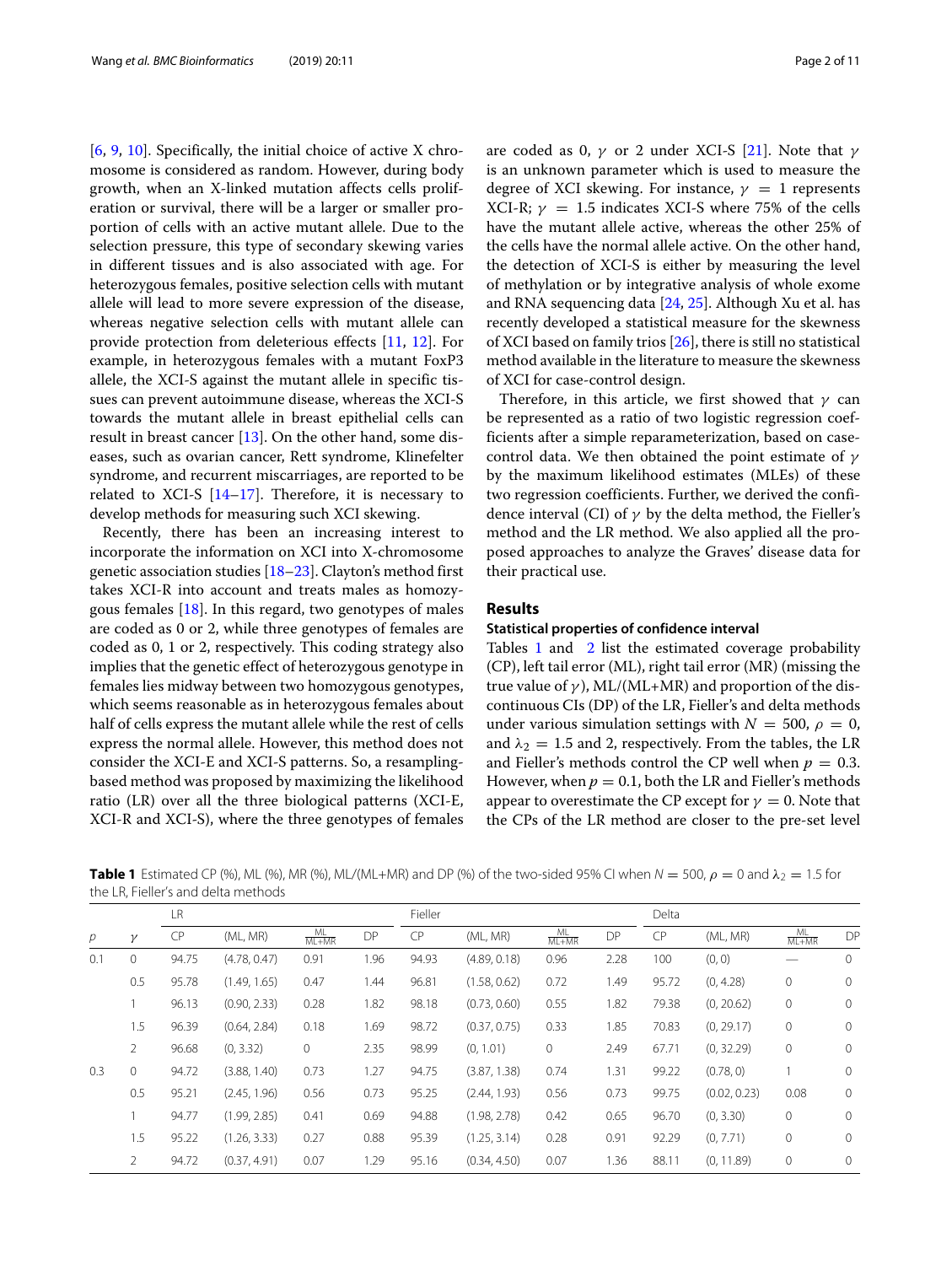|                |                | LR        |              |                    |      | Fieller |              |                    | Delta |       |              |                    |              |
|----------------|----------------|-----------|--------------|--------------------|------|---------|--------------|--------------------|-------|-------|--------------|--------------------|--------------|
| $\overline{p}$ | $\gamma$       | <b>CP</b> | (ML, MR)     | $\frac{ML}{ML+MR}$ | DP   | CP      | (ML, MR)     | $\frac{ML}{ML+MR}$ | DP    | CP    | (ML, MR)     | $\frac{ML}{ML+MR}$ | DP           |
| 0.1            | 0              | 94.59     | (4.59, 0.82) | 0.85               | 1.97 | 94.78   | (4.71, 0.51) | 0.90               | 2.72  | 100   | (0, 0)       |                    | $\mathbf 0$  |
|                | 0.5            | 95.24     | (2.12, 1.96) | 0.52               | 1.10 | 96.20   | (2.17, 0.86) | 0.72               | 1.28  | 94.44 | (0, 5.56)    | $\mathbf 0$        | $\mathbf{0}$ |
|                |                | 96.07     | (1.39, 2.38) | 0.37               | 1.14 | 97.78   | (1.27, 0.73) | 0.64               | 1.23  | 84.05 | (0, 15.95)   | $\circ$            | $\mathbf{0}$ |
|                | 1.5            | 96.56     | (0.99, 2.39) | 0.29               | 0.90 | 98.37   | (0.85, 0.72) | 0.54               | 0.98  | 81.08 | (0, 18.92)   | $\circ$            | $\mathbf{0}$ |
|                | $\overline{2}$ | 96.49     | (0.01, 3.50) | $\circ$            | 0.43 | 98.37   | (0.01, 1.62) | 0.01               | 0.43  | 79.71 | (0, 20.29)   | $\circ$            | $\mathbf 0$  |
| 0.3            | 0              | 94.88     | (2.80, 2.32) | 0.55               | 0.60 | 94.93   | (2.79, 2.28) | 0.55               | 0.61  | 98.10 | (1.89, 0.01) | 0.99               | $\mathbf 0$  |
|                | 0.5            | 95.01     | (2.40, 2.54) | 0.49               | 0.14 | 95.01   | (2.40, 2.53) | 0.49               | 0.15  | 99.13 | (0.20, 0.67) | 0.23               | $\mathbf{0}$ |
|                |                | 95.15     | (2.10, 2.71) | 0.44               | 0.08 | 95.28   | (2.09, 2.60) | 0.45               | 0.09  | 96.37 | (0, 3.63)    | $\circ$            | $\mathbf{0}$ |
|                | 1.5            | 94.81     | (2.03, 3.14) | 0.39               | 0.21 | 95.03   | (2.05, 2.90) | 0.41               | 0.22  | 92.51 | (0, 7.49)    | $\mathbf 0$        | $\mathbf{0}$ |
|                | 2              | 94.88     | (1.80, 3.32) | 0.35               | 0.08 | 95.18   | (1.78, 3.04) | 0.37               | 0.08  | 91.80 | (0, 8.20)    | $\mathbf{0}$       | $\mathbf{0}$ |

<span id="page-2-0"></span>**Table 2** Estimated CP (%), ML (%), MR (%), ML/(ML+MR) and DP (%) of the two-sided 95% CI when  $N = 500$ ,  $\rho = 0$  and  $\lambda_2 = 2$  for the LR, Fieller's and delta methods

than the Fieller's method, which indicates the robustness property of the LR method for relatively small samples. Besides, the delta method generally has the worst CP under all the situations. When  $p = 0.1$ , the delta method overestimates the CP for  $\gamma = 0$ , while underestimates the CP for  $\gamma = 1$ , 1.5 and 2, irrespective of  $\lambda_2$  being 1.5 or 2. When *p* increases from 0.1 to 0.3, the delta method overestimates the CP for  $\gamma = 0$ , 0.5 and 1, while underestimates the CP for  $\gamma = 1.5$  and 2, regardless of  $\lambda_2 = 1.5$ or 2. From the estimated ML, MR and ML/(ML+MR) values, we find that ML and MR of the delta-type CIs are not balanced since nearly all the values of ML/(ML+MR) are far away from 0.5, while the LR and Fieller's methods have more balanced ML and MR than the delta method, especially when  $p = 0.3$ . On the other hand, we see that the values of the DP for both the LR and Fieller's methods are not over 3% under our simulation settings. Further, when *p* increases from 0.1 to 0.3 or  $\lambda_2$  changes from 1.5 to 2, DP will generally become smaller.

Tables [3](#page-2-1) and [4](#page-3-0) give the estimated CP, ML, MR, ML/(ML+MR) and DP of the LR, Fieller's and delta methods when  $N = 2000$ ,  $\rho = 0$ , and  $\lambda_2 = 1.5$  and 2, respectively. When *N* increases from 500 to 2000, the LR method has similar performance with the Fieller's method. It can be seen from the tables that the CPs of all the methods are more accurate. Both the LR and Fieller's methods control the CP well, while the delta method still generally has the poor CP, especially when  $p = 0.1$ . Note that when  $p = 0.3$ , all the values of ML/(ML+MR) for the LR method and the Fieller's method are around 0.5 regardless of  $\lambda_2$  being 1.5 or 2. But when  $p = 0.1$ , the values of ML/(ML+MR) for the LR method and the Fieller's method are deviated from 0.5, especially when  $\gamma_0$  are 0 and 2. Further, the Fieller's method has slightly more balanced tail errors than the LR method when  $p = 0.1$ . In addition, the delta method has the most unbalanced tail errors. We also find that the values of the DP generally decrease to be less than 2% when *N* increases to be 2000. In general, the LR

<span id="page-2-1"></span>**Table 3** Estimated CP (%), ML (%), MR (%), ML/(ML+MR) and DP (%) of the two-sided 95% CI when  $N = 2000$ ,  $\rho = 0$  and  $\lambda_2 = 1.5$  for the LR, Fieller's and delta methods

|                |                | LR        |              |                    |      | Fieller |              |                    |      | Delta |              |                    |              |
|----------------|----------------|-----------|--------------|--------------------|------|---------|--------------|--------------------|------|-------|--------------|--------------------|--------------|
| $\overline{p}$ | $\gamma$       | <b>CP</b> | (ML, MR)     | $\frac{ML}{ML+MR}$ | DP   | CP      | (ML, MR)     | $\frac{ML}{ML+MR}$ | DP   | CP    | (ML, MR)     | $\frac{ML}{ML+MR}$ | DP           |
| 0.1            | 0              | 94.89     | (4.31, 0.80) | 0.84               | 2.04 | 94.91   | (4.36, 0.73) | 0.86               | 2.04 | 99.98 | (0.01, 0.01) | 0.50               | $\mathbf{0}$ |
|                | 0.5            | 94.38     | (2.10, 2.84) | 0.43               | 1.03 | 94.78   | (2.13, 2.43) | 0.47               | 0.96 | 93.29 | (0, 6.71)    | $\circ$            | $\mathbf{0}$ |
|                |                | 95.09     | (1.53, 3.19) | 0.32               | 0.73 | 95.88   | (1.52, 2.43) | 0.38               | 0.71 | 84.16 | (0, 15.84)   | $\mathbf{0}$       | $\mathbf{0}$ |
|                | 1.5            | 94.49     | (1.24, 4.21) | 0.23               | 0.56 | 95.59   | (1.25, 3.13) | 0.29               | 0.56 | 81.18 | (0, 18.82)   | $\circ$            | $\mathbf{0}$ |
|                | $\overline{2}$ | 94.68     | (0.01, 5.31) | 0                  | 0.22 | 95.81   | (0.01, 4.18) | $\overline{0}$     | 0.22 | 81.01 | (0, 18.99)   | $\circ$            | $\mathbf{0}$ |
| 0.3            | 0              | 95.23     | (2.59, 2.18) | 0.54               | 0.35 | 95.23   | (2.59, 2.18) | 0.54               | 0.33 | 97.89 | (2.07, 0.04) | 0.98               | $\mathbf{0}$ |
|                | 0.5            | 95.00     | (2.66, 2.31) | 0.54               | 0.07 | 95.01   | (2.66, 2.30) | 0.54               | 0.07 | 99.08 | (0.12, 0.80) | 0.13               | 0            |
|                |                | 94.80     | (2.60, 2.56) | 0.50               | 0.07 | 94.86   | (2.60, 2.51) | 0.51               | 0.07 | 95.91 | (0, 4.09)    | $\circ$            | $\mathbf{0}$ |
|                | 1.5            | 95.05     | (2.16, 2.79) | 0.44               | 0.03 | 95.10   | (2.16, 2.74) | 0.44               | 0.03 | 93.58 | (0, 6.42)    | $\circ$            | $\mathbf{0}$ |
|                | 2              | 94.58     | (2.34, 3.08) | 0.43               | 0.01 | 94.68   | (2.34, 2.98) | 0.44               | 0.01 | 91.86 | (0, 8.14)    | $\mathbf{0}$       | $\circ$      |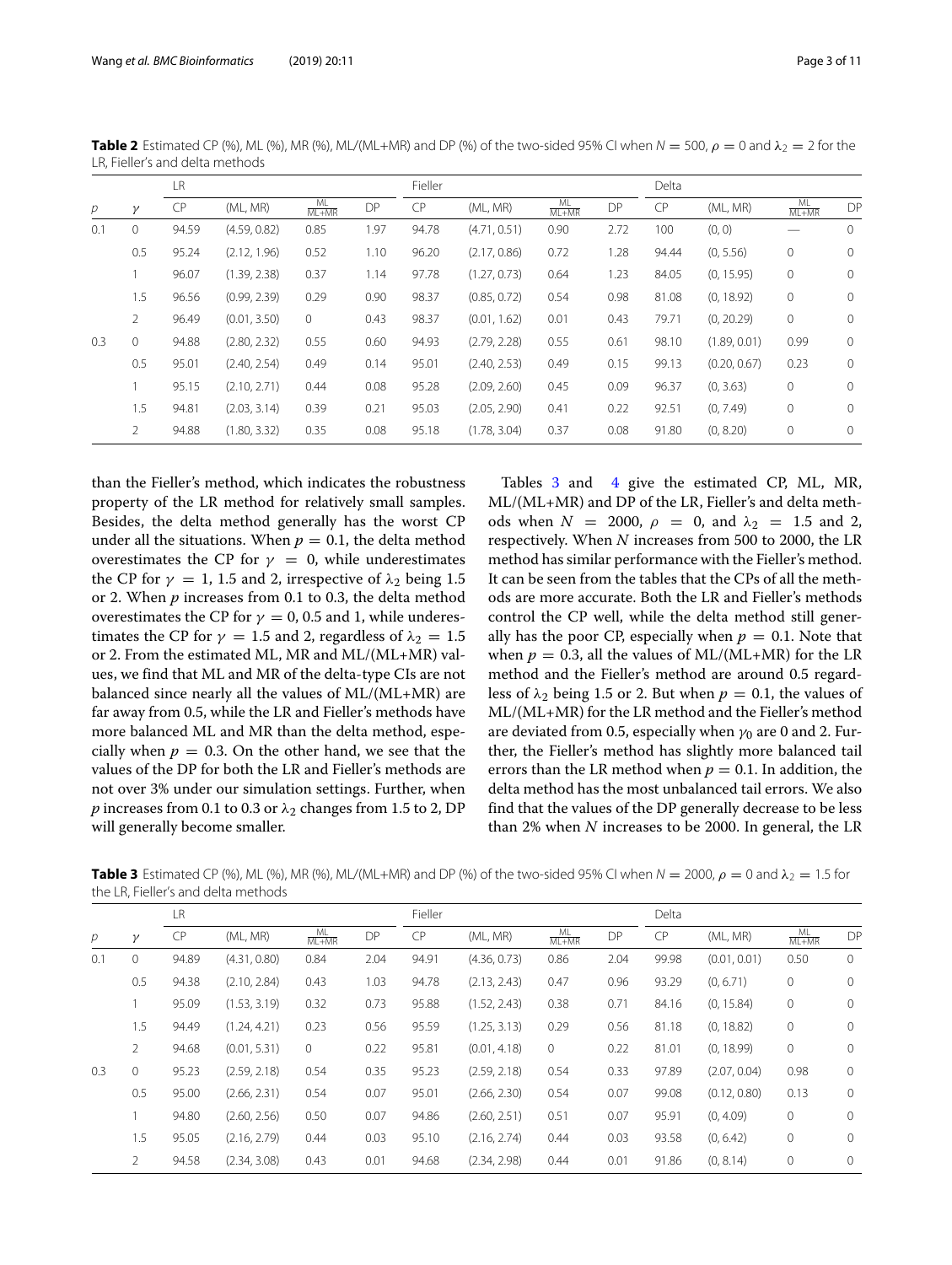|     |     | LR        |              |                    |         | Fieller   |              |                    | Delta       |       |              |                    |              |
|-----|-----|-----------|--------------|--------------------|---------|-----------|--------------|--------------------|-------------|-------|--------------|--------------------|--------------|
| p   | γ   | <b>CP</b> | (ML, MR)     | $\frac{ML}{ML+MR}$ | DP      | <b>CP</b> | (ML, MR)     | $\frac{ML}{ML+MR}$ | DP          | CP    | (ML, MR)     | $\frac{ML}{ML+MR}$ | DP           |
| 0.1 | 0   | 95.45     | (2.89, 1.66) | 0.64               | 1.57    | 95.48     | (2.89, 1.63) | 0.64               | 1.66        | 99.81 | (0.14, 0.05) | 0.74               | $\mathbf{0}$ |
|     | 0.5 | 94.92     | (2.24, 2.75) | 0.45               | 0.18    | 95.27     | (2.28, 2.34) | 0.49               | 0.23        | 92.63 | (0, 7.37)    | $\circ$            | 0            |
|     |     | 94.39     | (2.38, 3.21) | 0.43               | 0.12    | 95.31     | (2.39, 2.28) | 0.51               | 0.11        | 88.87 | (0, 11.13)   | $\circ$            | $\mathbf{0}$ |
|     | 1.5 | 94.77     | (1.56, 3.67) | 0.30               | $\circ$ | 95.77     | (1.61, 2.62) | 0.38               | $\mathbf 0$ | 87.92 | (0, 12.08)   | $\circ$            | $\mathbf{0}$ |
|     | 2   | 94.45     | (0.42, 5.13) | 0.08               | $\circ$ | 95.57     | (0.42, 4.01) | 0.09               | 0           | 87.32 | (0, 12.68)   | $\circ$            | 0            |
| 0.3 | 0   | 95.02     | (2.68, 2.30) | 0.54               | 0.01    | 95.03     | (2.67, 2.30) | 0.54               | 0.01        | 96.64 | (3.08, 0.28) | 0.92               | $\mathbf{0}$ |
|     | 0.5 | 94.97     | (2.37, 2.66) | 0.47               | $\circ$ | 94.97     | (2.37, 2.66) | 0.47               | $\mathbf 0$ | 96.94 | (1.04, 2.02) | 0.34               | $\mathbf 0$  |
|     |     | 95.13     | (2.40, 2.47) | 0.49               | $\circ$ | 95.17     | (2.40, 2.43) | 0.50               | $\mathbf 0$ | 96.05 | (0.16, 3.79) | 0.04               | $\mathbf 0$  |
|     | 1.5 | 94.68     | (2.78, 2.54) | 0.52               | $\circ$ | 94.76     | (2.79, 2.45) | 0.53               | 0           | 94.65 | (0, 5.35)    | 0                  | $\mathbf{0}$ |
|     | 2   | 94.86     | (2.53, 2.61) | 0.49               | 0       | 94.89     | (2.56, 2.55) | 0.50               | 0           | 93.81 | (0, 6.19)    | $\mathbf 0$        | $\mathbf 0$  |

<span id="page-3-0"></span>**Table 4** Estimated CP (%), ML (%), MR (%), ML/(ML+MR) and DP (%) of the two-sided 95% CI when  $N = 2000$ ,  $\rho = 0$  and  $\lambda_2 = 2$  for the LR, Fieller's and delta methods

method and the Fieller's method control the CP well with the relatively balanced tail errors on the left and on the right. All the other results of CP, ML, MR, ML/(ML+MR) and DP with  $\rho = 0.05$  are given in Tables S1-S4 [see Additional file [1\]](#page-8-0), which are similar to those in Tables [1,](#page-1-0) [2,](#page-2-0) [3](#page-2-1) and [4](#page-3-0) except for  $N = 500$  and  $p = 0.1$ , indicating that Hardy-Weinberg disequilibrium has limited effect on the results. Notice that under the scenario of  $N = 500$  and  $p = 0.1$ , we observe that the CPs of all the methods in Additional file [1:](#page-8-0) Tables S1 and S2 are better than those in Tables [1](#page-1-0) and [2,](#page-2-0) respectively. One possible explanation of this phenomenon is that the genotype frequency of *AA* in the control sample increases from 0.01 to 0.0145 when  $\rho$ changes from 0 to 0.05.

#### **Sizes and powers**

We also simulated the corresponding size and power for testing  $\gamma = \gamma_0$  [see Appendix B of Additional file [1\]](#page-8-0). The size results are given in Additional file [1:](#page-8-0) Tables S5–S8 and the power results are displayed in Figures S1-S12 [see Additional file [1\]](#page-8-0). It can be seen that the LR method and the Fieller's method control the size well except for  $N = 500$  and  $p = 0.1$ , while the size of the delta method is either conservative or inflated. On the other hand, the power of the LR method and the Fieller's method are close to each other, but the LR method is generally slightly more powerful than the Fieller's method. However, the power of the delta method can be quite different from those of the LR and Fieller's methods.

#### **Application to Graves' disease data**

The GPR174 gene is located on X chromosome, which is associated with autoimmune thyroid disease, including Graves' disease [\[27\]](#page-9-19). An X chromosome genome-wide association study (GWAS) was conducted by Chu et al. to study the association between the GPR174 gene and

Graves' disease among Han population [\[27\]](#page-9-19). In this study, 14,141 single nucleotide polymorphisms on X chromosome were genotyped. Among them, rs3827440 is a nonsynonymous single nucleotide polymorphism within the GPR174 gene, with the minor allele frequency being 0.45 in this population, and thus is a functional variant of interest. Further, statistical analysis of both the GWAS data and the replication data showed that rs3827440 is statistically significantly associated with Graves' disease. At rs3827440, there are two alleles *T* and *C*, where *T* is the susceptible allele which is associated with a higher expression level of the GPR174 gene. Several studies [\[7,](#page-9-20) [15\]](#page-9-21) showed that XCI-S is associated with autoimmune thyroid disease. So, we applied the LR, Fieller's and delta methods to explore if rs3827440 undergoes an XCI-S pattern. We only selected the females to estimate the degree of XCI skewing as well as its 95% CI. In the GWAS stage, 2242 females were sampled (1115 cases and 1127 controls). In the case group, the numbers of females with genotypes *CC*, *TC*, and *TT* are 163, 508, and 444, respectively. Those in the control group are 219, 541, and 367, respectively. In the replication stage, 6260 females were sampled with genotype counts 471, 1606, and 1298 in the case group, and 584, 1344, and 957 in the control group for *CC*, *TC*, and *TT*, respectively. The estimated allele frequency of *T* in females is 0.57 and 0.56 for the GWAS stage and the replication stage, respectively. We applied each of the proposed methods to the data in the GWAS stage and those in the replication stage. After that, we used our proposed methods to deal with the pooled data, by incorporating the stage as a covariate.

Table [5](#page-4-0) gives the point estimate  $\hat{\gamma}$  and its 95% CIs, based on the LR, Fieller's and delta methods. From the table, we observe that the LR-type CIs and the Fieller's CIs are almost the same. The delta-type CIs are nested within the LR-type and Fieller's CIs for the replication stage and the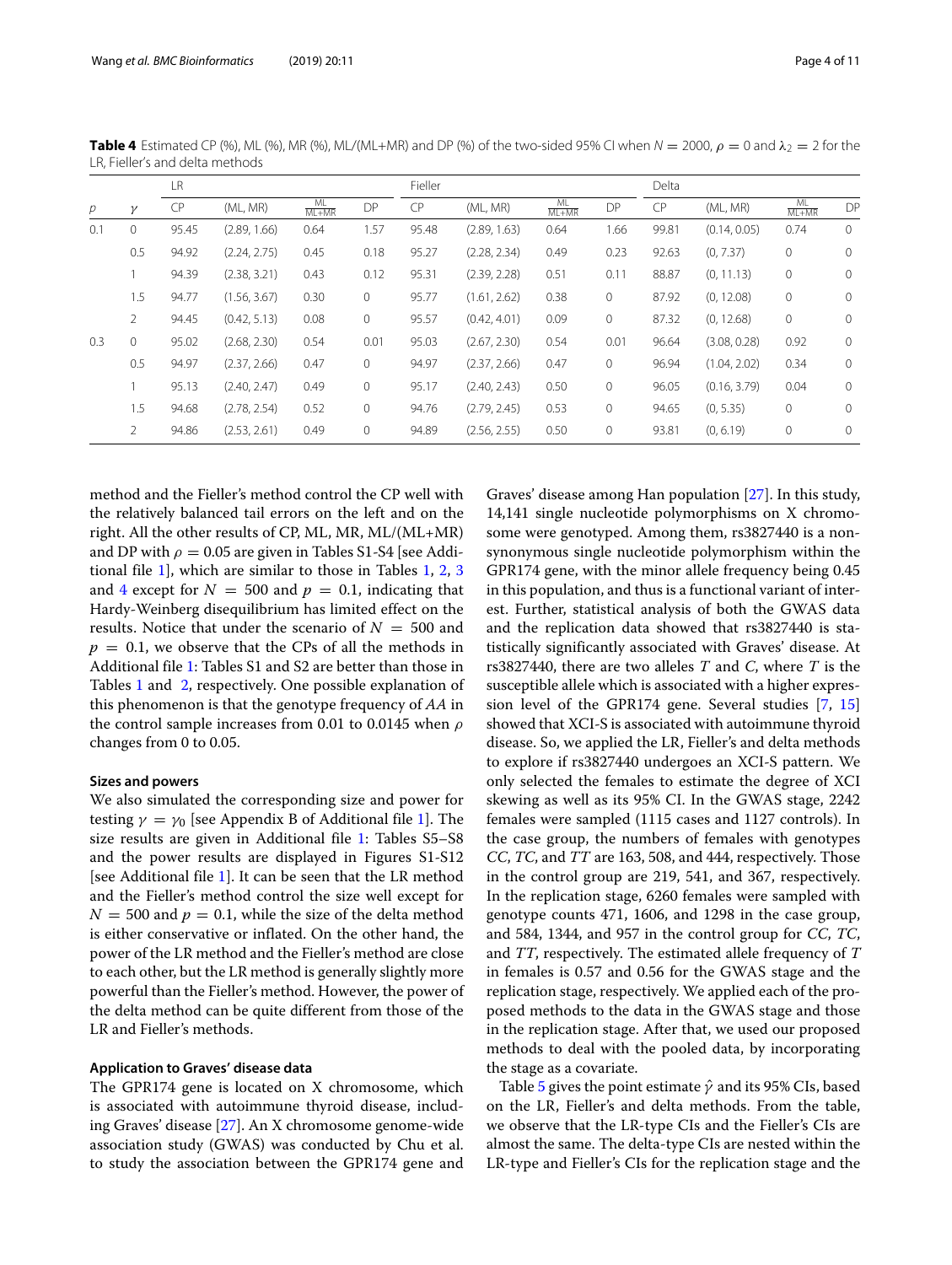<span id="page-4-0"></span>**Table 5** Statistical inference for γ at rs3827440 in females based on the LR, Fieller's and delta methods

|             |       | 95% CI         |                |                |
|-------------|-------|----------------|----------------|----------------|
| Stage       | û     | LR             | Fieller        | Delta          |
| <b>GWAS</b> | 0.957 | [0, 1.657]     | [0, 1.658]     | [0.241, 1.672] |
| Replication | 1.513 | [1.123, 1.930] | [1.122, 1.930] | [1.126, 1.900] |
| Pooled      | 1.373 | [1.028, 1.719] | [1.028, 1.719] | [1.037, 1.708] |

pooled data, which may be caused by the fact that the delta method underestimates the CP. We also find that the LRtype CI and the Fieller's CI are asymmetrical around its point estimate in the GWAS stage but are nearly symmetrical around the point estimate in the replication stage and the pooled analysis, which is probably due to the larger sample size in the replication stage and the pooled dataset. In the GWAS stage, the point estimate  $\hat{\gamma}$  is 0.957. All of the three types of CIs contain 1 (XCI-R). In the replication stage, the point estimate  $\hat{\gamma}$  is 1.513 and all the CIs do not contain 1. The results in the replication stage suggest the XCI-S pattern at rs3827440 with 75.7% (1.513/2) of cells having the risk allele *T* active and the other 24.3% of cells having the normal allele *C* active. Note that the statistical results for both two stage data suggest different XCI patterns. One possible reason is that the variance of  $\hat{\gamma}$  is larger in the GWAS data and there may exist study heterogeneity between those two stages. The results for the pooled data give the point estimate  $\hat{\gamma} = 1.373$  by adjusting the stage and all of the three types of CIs do not contain 1. This demonstrates that rs3827440 probably undergoes the XCI-S pattern with 68.7% (1.373/2) of cells keeping the risk allele *T* active, while the other 31.3% of cells keeping the normal allele *C* active. However, this observation needs to be further confirmed by functional analysis of this variant.

## **Discussion**

In this article, we proposed a statistical measure to estimate the degree of the skewness of XCI (i.e.  $\gamma$ ). We first showed that  $\gamma$  can be expressed as a ratio of two logistic regression coefficients. Then, we constructed a ratio estimate  $\hat{\gamma}$  for  $\gamma$  and also derived three types of CIs (the LR, Fieller's and delta methods) to evaluate its variation. The delta method is a simple and non-iterative procedure but generally has poor statistical properties, which is probably caused by the skewness of  $\hat{\gamma}$ . On the other hand, the LR method and the Fieller's method are based on a simple reparameterization procedure and thus does not require the normality assumption of  $\hat{\gamma}$ . The simulation results demonstrate that the LR method and the Fieller's method have better performance than the delta method. On the other hand, note that the LR-type CI will be close to the Fieller's CI when *N* is large. In this regard, the Fieller's CI is preferential since it is a non-iterative procedure. However, when *N* is relatively small, the LR-type CI is recommended for its robustness. In addition, our software SkewXCI is freely available at [http://www.echobelt.org/](http://www.echobelt.org/web/UploadFiles/SkewXCI.html) [web/UploadFiles/SkewXCI.html,](http://www.echobelt.org/web/UploadFiles/SkewXCI.html) which is implemented in R [\(http://www.r-project.org/,](http://www.r-project.org/) version 3.5.1).

Our proposed methods have several limitations. First, our methods assume that the genetic effect of the mutant allele among all the cells is additive on the disease. On the other hand, notice that Model [\(1\)](#page-5-0) under XCI is different from genetic models (dominant, additive, and recessive) on autosomes or on X chromosome under XCI-E. Specifically, genetic model defines the relationship between two alleles at a locus and usually varies from locus to locus [\[28](#page-10-0)[–30\]](#page-10-1). However, when XCI occurs, only one allele is active at each locus in each cell and most of the loci share the same XCI pattern. As such, the magnitude of  $\gamma/2$ is a measure of the proportion of cells with the mutant allele active among all the cells in heterozygous females. For instance, adrenoleukodystrophy has been previously viewed as an X-linked recessive disorder where the female carriers are commonly thought to be normal or only mildly affected [\[31\]](#page-10-2). However, a recent study showed that the heterozygous females with adrenoleukodystrophy have a wide spectrum of clinical manifestations, ranging from mild to severe phenotypes, which is probably due to the various degree of XCI-S towards the mutant allele. Second, we simply cut the estimated CI within the interval [0, 2] and this may lead to potential loss of information. However, if we incorporate this interval constraint into statistical inference, then the LR, Fieller's and delta methods no longer follow a simple chi-square distribution or a standard normal distribution due to the boundary problem [\[32\]](#page-10-3). An alternative method is the Bayesian inference, where such constraint can be regarded as prior information. For instance, when no other information is available, we can choose an uniform prior distribution within the interval [0, 2] for  $\gamma$ . Once the posterior distribution is derived, its percentiles or variance can be used to construct the corresponding CI. Third, note that the validity of our proposed measure is based on the assumption that there exists association between disease and allele *A*. Therefore, in GWAS, we can first screen the associated single nucleotide polymorphisms as candidate loci before making any inference about  $\gamma$ . If such association is not statistically significant, our proposed methods may not be reliable. In this situation, according to Fieller's theorem, the Fieller's CI and the LR-type CI can be discontinuous as shown in Tables  $1, 2, 3$  $1, 2, 3$  $1, 2, 3$  $1, 2, 3$ , and  $4$ , which is difficult to interpret.

Generally, the LR method and the Fieller's method have accurate CP and control the ML and MR well, and hence are recommended in practical application. In future work, we will incorporate the information on the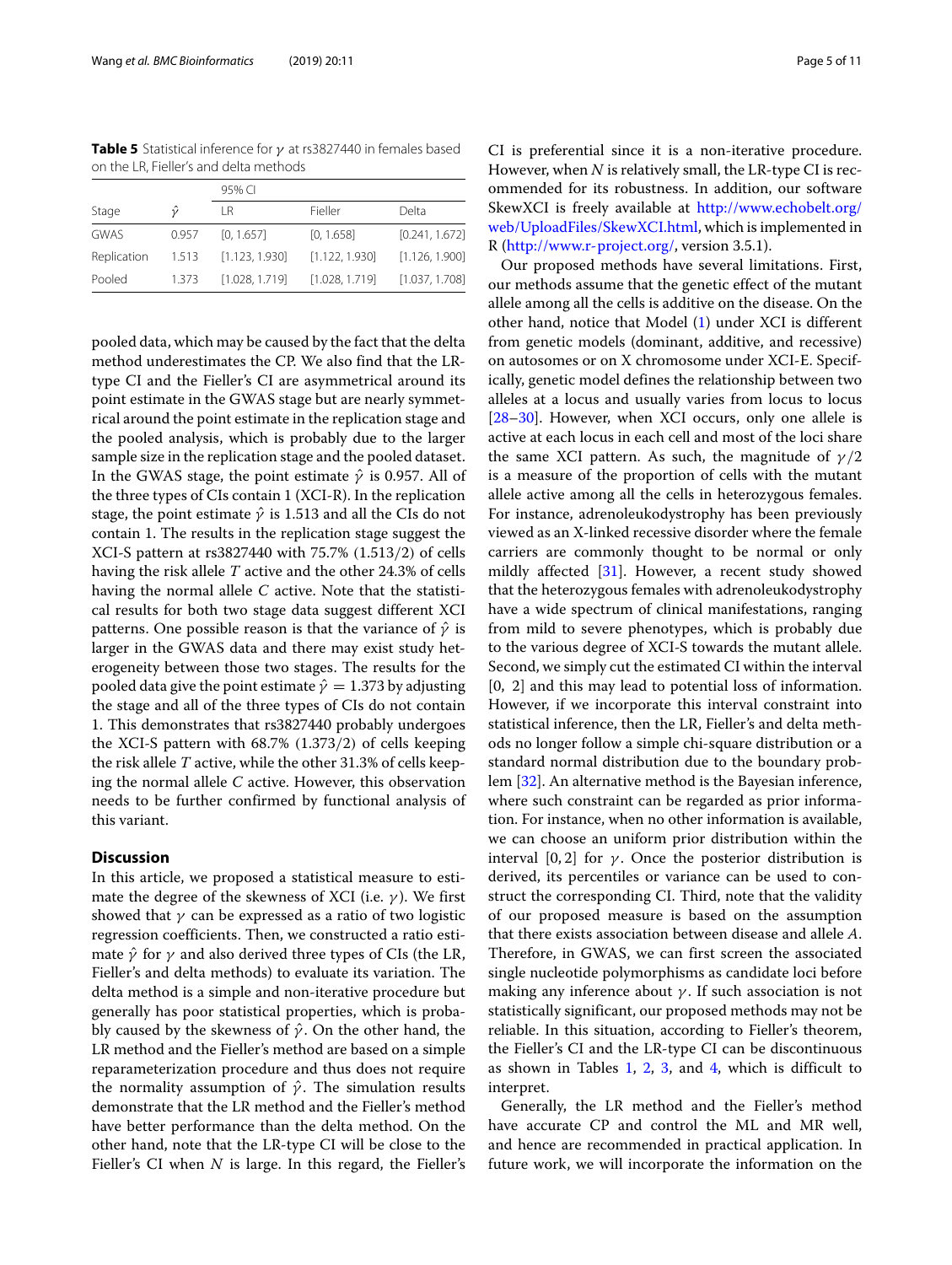interval constraint into analysis so as to further improve the efficiency of the proposed methods. Moreover, we will generalize our methods to quantitative traits.

## **Conclusions**

When the sample size is greater than 2000, the Fieller's method has similar performance to the LR method and thus is preferential due to the non-iterative computation procedure. However, the LR method is recommended otherwise because it has better statistical properties, especially in small samples.

## **Methods**

# **Point estimation for** *γ*

Consider an X-linked diallelic locus with normal allele *a* and mutant allele *A*. We only select the females because XCI is unrelated to males. For females, suppose that *aa*, *Aa* and *AA* are three genotypes and let  $X = \{0, \gamma, 2\}$ be the corresponding genotypic value, respectively, with  $\gamma \in [0, 2]$ . For a case-control design, let  $Y = 1$  (0) denote that the female is affected (unaffected). Then, the association between *Y* and *X* can be expressed using a logistic regression model

<span id="page-5-0"></span>
$$
Logit(Pr(Y = 1 | X, z)) = \beta_0 + \beta X + \boldsymbol{b}^T z,
$$
 (1)

where  $\beta_0$  is the intercept,  $\beta$  is the regression coefficient for *X*, *z* is a vector of covariates that need to be adjusted (e.g. age), and  $\boldsymbol{b}^T$  is a vector of regression coefficients for  $\boldsymbol{z}$ .

To estimate  $\gamma$ , we decompose the genotypic value  $X$ as  $X = \gamma X_1 + (2 - \gamma)X_2$ , where  $X_1 = I_{G=Aa \text{ or } AA}$ ,  $X_2 = I_{G=AA}$ , *G* denotes the genotype of the female and  $I_{\{.\}}$  is the indicator function. It can be seen that  $X_1$  indicates if the genotype contains the mutant allele *A* and *X*<sup>2</sup> represents if the genotype is the homozygote *AA*. As such, Model [\(1\)](#page-5-0) becomes

$$
Logit(Pr(Y = 1 | X_1, X_2, \mathbf{z}))
$$
  
=  $\beta_0 + \beta \gamma X_1 + \beta (2 - \gamma) X_2 + \mathbf{b}^T \mathbf{z}.$ 

Let  $\beta_1 = \beta \gamma$  and  $\beta_2 = \beta(2-\gamma)$ . Then, the above model can be rewritten as

$$
Logit(Pr(Y = 1 | X_1, X_2, z))
$$
  
=  $\beta_0 + \beta_1 X_1 + \beta_2 X_2 + b^T z.$  (2)

Further, due to this reparameterization,  $\gamma$  can be represented as

<span id="page-5-1"></span>
$$
\gamma = \frac{2\beta_1}{\beta_1 + \beta_2},\tag{3}
$$

when  $\beta = (\beta_1 + \beta_2)/2 \neq 0$ .  $\gamma$  can only be well defined in presence of the association between the disease and the allele *A*. Note that  $\gamma \in [0, 2]$  means that  $\beta_1$  and  $\beta_2$  have the same sign. That is, the genetic effect of heterozygous genotype in females lies between those of two

homozygotes, which is generally satisfied in real applica-tions. From Eq. [\(3\)](#page-5-1), we have  $\gamma = 0$  (2) if and only if  $\beta_1 = 0$ and  $\beta_2 \neq 0$  ( $\beta_1 \neq 0$  and  $\beta_2 = 0$ ), representing XCI-S fully towards the normal (mutant) allele *a* (*A*), while  $\gamma = 1$  if and only if  $\beta_1 = \beta_2 \neq 0$ , which means XCI-R. So, if we get the MLEs  $\beta_1$  and  $\beta_2$  of  $\beta_1$  and  $\beta_2$ , then  $\hat{\gamma} = 2\beta_1/(\beta_1 + \beta_2)$ is the MLE of  $\gamma$  by the invariance property of MLE.

Note that  $\beta_1$  and  $\beta_2$  can be easily calculated through the standard logistic regression procedure. Specifically, suppose that we collect *N* unrelated females from a homogeneous population. Then, the log-likelihood function of the sample can be written as

$$
l_1 (\beta_0, \beta_1, \beta_2, \boldsymbol{b}^T)
$$
  
=  $\sum_{i=1}^N \left[ y_i (\beta_0 + \beta_1 x_{i1} + \beta_2 x_{i2} + \boldsymbol{b}^T \boldsymbol{z}_i) - \log (1 + \exp (\beta_0 + \beta_1 x_{i1} + \beta_2 x_{i2} + \boldsymbol{b}^T \boldsymbol{z}_i)) \right],$ 

where  $y_i$ ,  $x_{i1}$ ,  $x_{i2}$  and  $z_i$  respectively are the values of *Y*,  $X_1, X_2$  and  $\boldsymbol{z}$  of female *i*. Then,  $\beta_1$  and  $\beta_2$  are obtained by maximizing the above log-likelihood function, i.e.

$$
l_1\left(\hat{\beta}_0, \hat{\beta}_1, \hat{\beta}_2, \hat{\boldsymbol{b}}^T\right) = \underset{\beta_0, \beta_1, \beta_2, \boldsymbol{b}^T}{\text{argmax}} l_1\left(\beta_0, \beta_1, \beta_2, \boldsymbol{b}^T\right),
$$

where  $\hat{\beta_0}$  and  $\hat{\boldsymbol{b}}^T$  are the MLEs of  $\beta_0$  and  $\boldsymbol{b}^T$ , respectively.

#### **Confidence interval of** *γ* **based on delta method**

Once the point estimate of  $\gamma$  is derived, we need to calculate the standard error or CI to evaluate its precision. Since  $\hat{\gamma}$  is also a ratio estimate, a natural idea is to use the first order Taylor series expansion of  $\hat{\gamma}$  and then obtain its asymptotic variance. Specifically, by the consistency of MLE,  $\beta_1$  and  $\beta_2$  are close to  $\beta_1$  and  $\beta_2$ , respectively, when *N* is large. Note that  $\beta = (\beta_1 + \beta_2)/2$  and thus  $\gamma$  can be rewritten as  $\beta_1/\beta$ . Making a first order Taylor expansion of  $\hat{\gamma}$  around the point  $(\beta_1, \beta)$  and evaluating this at  $\left(\hat{\beta}_{1},\ \hat{\beta}\right)$ , we have

$$
\hat{\gamma} \approx \frac{\beta_1}{\beta} + \left(\hat{\beta_1} - \beta_1\right) \frac{1}{\beta} - \left(\hat{\beta} - \beta\right) \frac{\beta_1}{\beta^2},
$$

<span id="page-5-2"></span>where  $\hat{\beta}=\left(\hat{\beta_{1}}+\hat{\beta_{2}}\right)/2$ . Taking variance from both sides, the above equation becomes

<span id="page-5-3"></span>
$$
Var(\hat{\gamma}) \approx \frac{1}{\beta^2} Var(\hat{\beta}_1)
$$
  
+  $\frac{\beta_1^2}{\beta^4} Var(\hat{\beta}) - \frac{2\beta_1}{\beta^3} Cov(\hat{\beta}_1, \hat{\beta}).$  (4)

Notice that

$$
\text{Var} \left( \hat{\beta} \right) = \frac{1}{4} \left( \text{Var} \left( \hat{\beta}_1 \right) + \text{Var} \left( \hat{\beta}_2 \right) + 2 \text{Cov} \left( \hat{\beta}_1, \hat{\beta}_2 \right) \right)
$$

and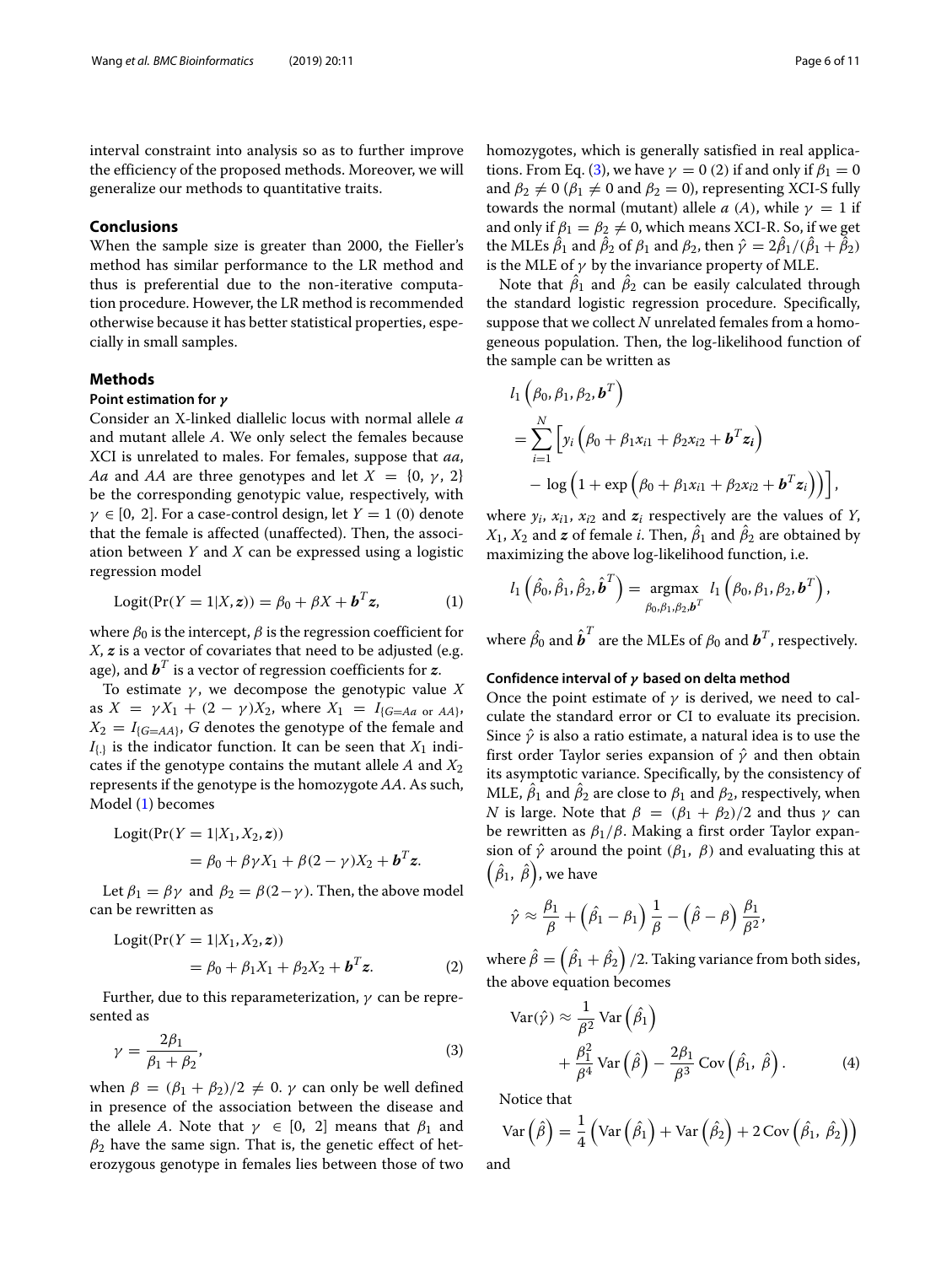$$
Cov\left(\hat{\beta}_1, \hat{\beta}\right) = \frac{1}{2} \left( Var\left(\hat{\beta}_1\right) + Cov\left(\hat{\beta}_1, \hat{\beta}_2\right)\right),\
$$

where Var  $\left(\hat{\beta_1}\right)$ , Var  $\left(\hat{\beta_2}\right)$  and Cov  $\left(\hat{\beta_1},\hat{\beta_2}\right)$  are the elements of the variance-covariance matrix *V* of  $\beta_1$  and  $\beta_2$ . Generally, *V* has no simple form when covariates are included in the model, but can be derived from the empirical Fisher's information matrix  $\boldsymbol{\hat{I}}$  for  $\left(\beta_0, \ \beta_1, \ \beta_2, \ \boldsymbol{b}^T\right)^T$ [\[33\]](#page-10-4). For Model [\(2\)](#page-5-2),

$$
\hat{I}=U^T\hat{W}U,
$$

where  $U = (1, X_1, X_2, z)$  is the design matrix,  $X_1 = (x_{11}, x_{21}, ..., x_{N1})^T, X_2 = (x_{12}, x_{22}, ..., x_{N2})^T, z =$  $(z_1, z_2, ..., z_N)^T$ ,  $\hat{W} = \text{diag}(\hat{w}_1, \hat{w}_2, ..., \hat{w}_N)$  is a diagonal matrix with diagonal elements

$$
\hat{w}_i = \hat{f}_i \left( 1 - \hat{f}_i \right) \ (i = 1, 2, ..., N),
$$

and

$$
\hat{f}_i = \frac{\exp\left(\hat{\beta}_0 + \hat{\beta}_1 x_{i1} + \hat{\beta}_2 x_{i2} + \hat{\boldsymbol{b}}^T \boldsymbol{z}_i\right)}{1 + \exp\left(\hat{\beta}_0 + \hat{\beta}_1 x_{i1} + \hat{\beta}_2 x_{i2} + \hat{\boldsymbol{b}}^T \boldsymbol{z}_i\right)}
$$

represents the estimated penetrances for female  $i$ . Once  $\boldsymbol{I}$ is estimated, the partial information matrix  $\boldsymbol{I}_1$  for  $\beta_1$  and  $\beta_2$  given  $\beta_0$  and  $\boldsymbol{b}^T$  can be computed and thus  $V = \hat{\boldsymbol{I}}_1^{-1}$ . If there is no covariate in the model, then *V* has the following form [see Appendix A of Additional file [1\]](#page-8-0)

$$
\left(\begin{array}{cc} \frac{1}{n_{aa}\hat{w}_{aa}}+\frac{1}{n_{Aa}\hat{w}_{Aa}} & -\frac{1}{n_{Aa}\hat{w}_{Aa}}\\ -\frac{1}{n_{Aa}\hat{w}_{Aa}} & \frac{1}{n_{Aa}\hat{w}_{Aa}}+\frac{1}{n_{AA}\hat{w}_{AA}} \end{array}\right),
$$

where  $n_{aa}$ ,  $n_{Aa}$  and  $n_{AA}$  are the numbers of the females with *aa*, *Aa* and *AA*, respectively, and  $N = n_{aa} + n_{Aa} + n_{AA}$ ;  $\hat{w}_{aa}$ ,  $\hat{w}_{Aa}$  and  $\hat{w}_{AA}$  are the weighted elements for *aa*, *Aa* and *AA*, respectively, with

$$
\hat{w}_G = \hat{f}_G \left( 1 - \hat{f}_G \right) \ (G = aa, Aa, \text{or } AA),
$$

and

$$
\hat{f}_{aa} = \frac{\exp(\hat{\beta}_0)}{1 + \exp(\hat{\beta}_0)},
$$

$$
\hat{f}_{Aa} = \frac{\exp(\hat{\beta}_0 + \hat{\beta}_1)}{1 + \exp(\hat{\beta}_0 + \hat{\beta}_1)}
$$

and

$$
\hat{f}_{AA} = \frac{\exp\left(\hat{\beta}_0 + \hat{\beta}_1 + \hat{\beta}_2\right)}{1 + \exp\left(\hat{\beta}_0 + \hat{\beta}_1 + \hat{\beta}_2\right)}
$$

representing the estimated penetrances for *aa*, *Aa* and *AA*, respectively.

Replacing  $\beta$  and  $\beta_1$  by  $\beta$  and  $\beta_1$  in Eq. [\(4\)](#page-5-3), we estimate the delta-type standard error [\[34\]](#page-10-5)

$$
\begin{split} \hat{\text{Var}}\left(\hat{\gamma}\right) &\approx \frac{1}{\hat{\beta}^2} \text{Var}\left(\hat{\beta}_1\right) \\ &+ \frac{\hat{\beta}_1^2}{\hat{\beta}^4} \text{Var}\left(\hat{\beta}\right) - \frac{2\hat{\beta}_1}{\hat{\beta}^3} \text{Cov}\left(\hat{\beta}_1, \ \hat{\beta}\right). \end{split}
$$

As such, the delta-type CI  $\left(\gamma^d_L,\gamma^d_{U}\right)$  at level  $(1-\alpha)$  can be expressed as

$$
\left(\hat{\gamma}-Z_{1-\frac{\alpha}{2}}\sqrt{\hat{\text{Var}}\left(\hat{\gamma}\right)}, \ \hat{\gamma}+Z_{1-\frac{\alpha}{2}}\sqrt{\hat{\text{Var}}\left(\hat{\gamma}\right)}\right),\right.
$$

where  $Z_{1-\alpha/2}$  denotes the  $(1 - \alpha/2)$ -quantile of the standard normal distribution. Note that the estimated CI may be out of the range of  $[0, 2]$  when the variation is large, which should be cut off. To test the null hypothesis  $H_0$ :  $\gamma = \gamma_0$  against the alternative hypothesis  $H_1 : \gamma \neq \gamma_0$ , we have

$$
\frac{\hat{\gamma} - \gamma_0}{\sqrt{\text{Var}(\hat{\gamma})}} \sim N(0, 1)
$$

under  $H_0$ , where  $\gamma_0$  is an arbitrary constant between [0, 2], such as 1 (XCI-R).

The delta method is a non-iterative procedure and thus is easy to be implemented. However, the CI of a ratio estimate is generally skewed, while the delta-type CI is symmetrical [\[35,](#page-10-6) [36\]](#page-10-7). Therefore, it is necessary to propose the Fieller's and likelihood ratio methods to overcome this shortcoming in the following sections.

#### **Confidence interval of** *γ* **based on Fieller's method**

The Fieller's method is another widely used non-iterative approach for constructing CI for ratio estimate [\[37\]](#page-10-8). This type of CI can be asymmetrical around  $\hat{\gamma}$ . To propose the Fieller's CI, we first need to build a Wald test for testing  $\gamma = \gamma_0$ . Specifically, under  $\gamma = \gamma_0$ , we have  $\beta_1 - \gamma_0 \beta =$ 0. Therefore, the Wald test for testing  $\gamma = \gamma_0$  can be written as

$$
\frac{\hat{\beta}_1 - \gamma_0 \hat{\beta}}{\sqrt{\text{Var}\left(\hat{\beta}_1\right) + \gamma_0^2 \text{Var}\left(\hat{\beta}\right) - 2 \gamma_0 \text{Cov}\left(\hat{\beta}_1, \ \hat{\beta}\right)}},
$$

which follows a standard normal distribution. Then, the  $\text{confidence limits }\gamma_{L}^{f} \text{ and } \gamma_{U}^{f}\left(\gamma_{L}^{f} < \gamma_{U}^{f}\right) \text{ for Fieller's CI at }$ level (1- $\alpha$ ) can be found by solving the following equation

$$
\frac{\hat{\beta}_1 - \gamma_0 \hat{\beta}}{\sqrt{\text{Var}(\hat{\beta}_1) + \gamma_0^2 \text{Var}(\hat{\beta}) - 2\gamma_0 \text{Cov}(\hat{\beta}_1, \hat{\beta})}} = Z_{1-\frac{\alpha}{2}}.
$$

Rearranging the above equation yields a quadratic equation with respect to  $\gamma_0$ 

$$
D\gamma_0^2 + E\gamma_0 + F = 0,
$$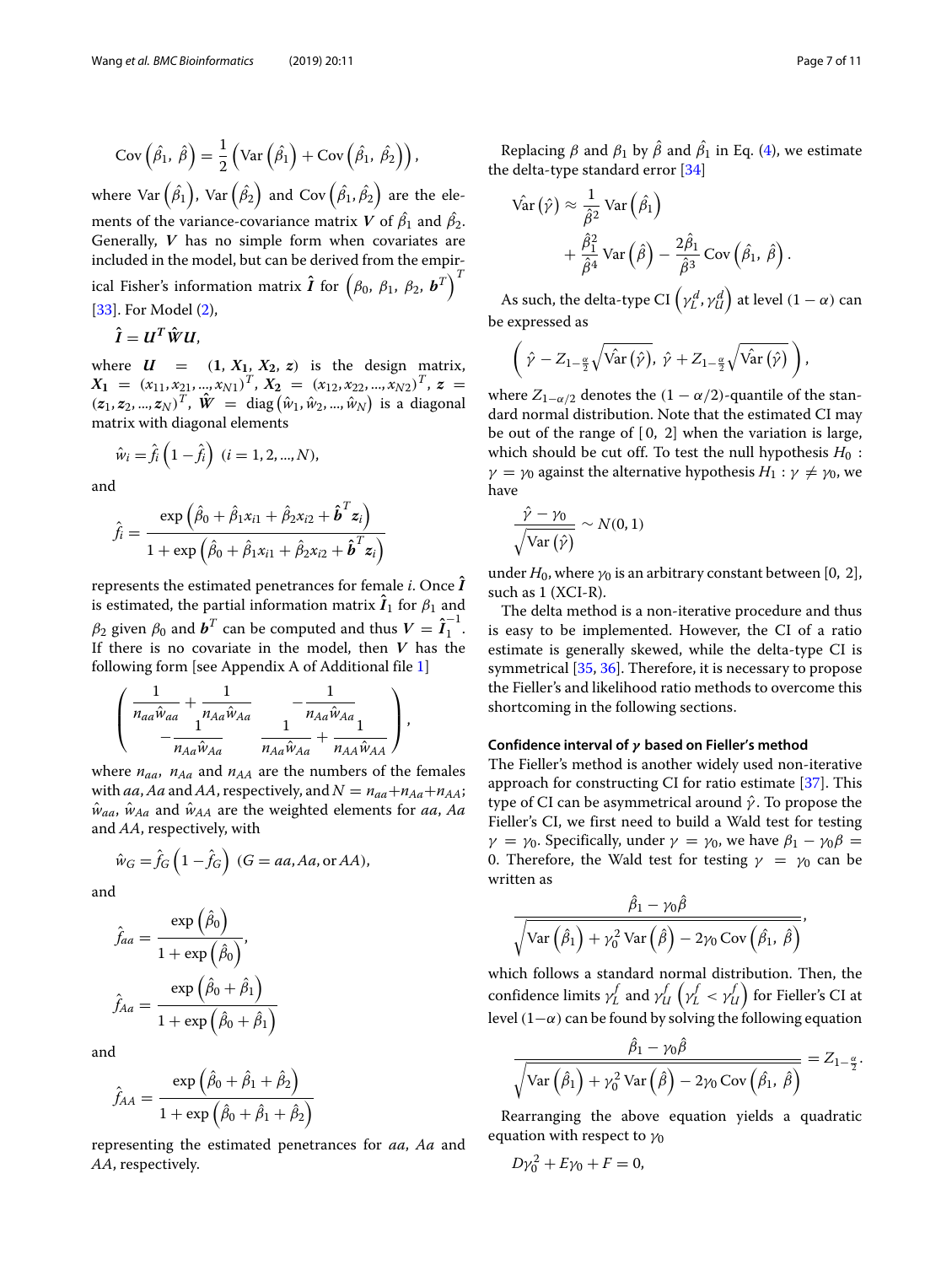where

$$
D = \hat{\beta}^2 - Z_{1-\frac{\alpha}{2}}^2 \text{Var}\left(\hat{\beta}\right),
$$
  

$$
E = 2\left(Z_{1-\frac{\alpha}{2}}^2 \text{Cov}\left(\hat{\beta}_1, \hat{\beta}\right) - \hat{\beta}_1 \hat{\beta}\right)
$$

and

$$
F = \hat{\beta}_1^2 - Z_{1-\frac{\alpha}{2}}^2 \operatorname{Var}\left(\hat{\beta}_1\right).
$$

Suppose  $\Delta = E^2 - 4DF > 0$ , then this equation must have two unequal roots with  $\gamma_L^f$  and  $\gamma_U^f$  being  $\left(-E \pm \sqrt{\Delta}\right)$  /2*D*. According to Fieller's theorem, we know that  $\dot{D} > 0$  implies  $\Delta > 0$ . In this situation, the Fieller's CI is continuous and can be denoted by  $\left(\gamma^f_L,\gamma^f_U\right)$ . Note that *D* > 0 is equivalent to  $\left|\hat{\beta}/\sqrt{\text{Var}\left(\hat{\beta}\right)}\right|$  >  $Z_{1-\frac{\alpha}{2}}$ . That is, there exists statistically significant association between the disease and the allele *A* at the significance level α. However, if there is no such association (i.e. *D* < 0), the Fieller's CI will be unbounded. For instance, if  $\Delta$  < 0, the Fieller's CI will be  $(-\infty, \infty)$ . If  $\Delta > 0$ , the Fieller's CI will be  $\left( -\infty, \gamma^f_L \right) \bigcup \left( \gamma^f_{\mathcal{U}}, \infty \right)$ , which is the discontinuous CI. In real applications, it generally makes little sense to infer about  $\gamma$  if there is no association between the disease and the allele *A* according to its definition. In addition, the Fieller's CI should also be restricted to the interval [0,2] when needed.

The Fieller's method usually demonstrates better coverage probability than the delta method. Notice that the Fieller's CI is based on the inversion of the Wald test. Since the LR test is expected to have more robust properties in small samples, so it is desirable to propose the LR method in the next section.

**Confidence interval of** *γ* **based on likelihood ratio method** To obtain the LR-based CI, we first construct a likelihood ratio test for testing  $\gamma = \gamma_0$ . As mentioned above, we have derived the MLEs  $\hat{\beta}_0, \hat{\beta}_1, \hat{\beta}_2$  and  $\hat{\boldsymbol{b}}^T$  of  $\beta_0, \beta_1, \beta_2$  and  $\boldsymbol{b}^T$  under  $H_1$ . To calculate the likelihood ratio test statistic λ, we further evaluate the likelihood function under  $H_0: \gamma = \gamma_0$ . If  $H_0$  holds, the genotypic value *X* equals 0, γ<sup>0</sup> and 2 for *aa*, *Aa* and *AA*, respectively. In this regard, Model [\(1\)](#page-5-0) is reduced to be a standard logistic model and the log-likelihood function under  $H_0$  can be written as

$$
l_0(\beta_0, \beta, \boldsymbol{b}^T) = \sum_{i=1}^N \left[ y_i \left( \beta_0 + \beta x_i + \boldsymbol{b}^T \boldsymbol{z}_i \right) - \log \left( 1 + \exp \left( \beta_0 + \beta x_i + \boldsymbol{b}^T \boldsymbol{z}_i \right) \right) \right],
$$

where  $x_i$  is the genotypic value of  $X$  of female  $i$ . Let  $\tilde{\beta}_0$ ,  $\tilde{\beta}$  and  $\tilde{\boldsymbol{b}}^T$  be the MLEs of  $\beta_0$ ,  $\beta$  and  $\boldsymbol{b}^T$  under  $H_0$ ,

respectively. Then,

$$
l_0\left(\tilde{\beta}_0, \tilde{\beta}, \tilde{\boldsymbol{b}}^T\right) = \underset{\beta_0, \beta, \boldsymbol{b}^T}{\text{argmax}} l_0\left(\beta_0, \beta, \boldsymbol{b}^T\right),
$$

and λ can be computed as

$$
\lambda = 2\left(l_1\left(\hat{\beta}_0, \hat{\beta}_1, \hat{\beta}_2, \hat{\boldsymbol{b}}^T\right) - l_0\left(\tilde{\beta}_0, \tilde{\beta}, \tilde{\boldsymbol{b}}^T\right)\right).
$$

λ asymptotically follows a chi-square distribution with the degree of freedom being one (i.e.  $\chi_1^2$ ).

Now, we introduce how to obtain the LR-type CI. For each given  $\gamma_0$ , we can calculate the corresponding value of the log-likelihood function  $l_0$  and  $\tilde{\boldsymbol{\theta}}~=~\left(\tilde{\beta}_0, \tilde{\beta}, \tilde{\boldsymbol{b}}^T\right)^T$ under  $H_0$ . So,  $l_0$  and  $\boldsymbol{\theta}$  are single variable functions with respect to  $γ_0$  and can be denoted by  $l_0 = l_0(γ_0)$  and  $\tilde{\theta} = \tilde{\theta}(γ_0)$ , respectively. At the significance level α, the confidence limits  $\gamma^l_L$  and  $\gamma^l_U\left(\gamma^l_L<\gamma^l_U\right)$  of the LR-type CI is determined by the following equation with respect to  $\gamma_0$ 

<span id="page-7-0"></span>
$$
l_0(\gamma_0) - l_1\left(\hat{\beta}_0, \hat{\beta}_1, \hat{\beta}_2, \hat{\boldsymbol{b}}^T\right) + \frac{q_{1-\alpha}}{2} = 0,
$$
 (5)

where  $q_{1-\alpha}$  denotes the  $(1-\alpha)$ -quantile of the  $\chi_1^2$  distribution. Obviously, Eq. [\(5\)](#page-7-0) has no closed form solutions and numerical method can be adopted. Note that  $\theta$  =  $\left(\beta_0, \beta, \boldsymbol{b}^T\right)^T$  are nuisance parameters in Eq. [\(5\)](#page-7-0) which depend on  $\gamma_0$ . To solve this equation, it generally requires several iterations with different values of  $\gamma_0$ , and for each  $\gamma_0$ , the iterative maximization over the remaining parameters is also needed to determine  $θ$ . This procedure is relatively time-consuming. Therefore, to reduce the computational burden, borrowing the idea of Venzon and Moolgavkar [\[38\]](#page-10-9), we can find the roots of Eq.  $(5)$  by solving the following system of non-linear equations

$$
l_0(\gamma_0, \boldsymbol{\theta}) - l_1 \left( \hat{\beta}_0, \hat{\beta}_1, \hat{\beta}_2, \hat{\boldsymbol{b}}^T \right) + \frac{q_{1-\alpha}}{2} = 0
$$

$$
\frac{\partial l_0}{\partial \boldsymbol{\theta}}(\gamma_0, \boldsymbol{\theta}) = \mathbf{0},
$$

which is easily implemented in the commonly used software (e.g. nleqslv package in R). Note that the above system differs only in the first equation from the system (with the first equation being replaced by  $\frac{\partial l_0}{\partial \gamma_0}(\gamma_0, \theta) = 0$ ) that defines the MLEs  $\hat{\mathcal{V}}$  and  $\hat{\pmb{\theta}} = \left(\hat{\beta}_0, \hat{\beta}, \hat{\pmb{b}}^T\right)^T$ . Therefore, finding a root of such system almost has the same difficulty as that of finding the MLEs of Model [\(2\)](#page-5-2) [\[38\]](#page-10-9). As such, this algorithm is generally more efficient.

On the other hand, based on the fact that the Wald test and the LR test are asymptotically equivalent in large samples, we know that the confidence limits of the Fieller's CI and the LR-type CI should be close to each other. Therefore, we used the confidence limits of the Fieller's CI as the initial values for  $\gamma_0$ . For example, when searching the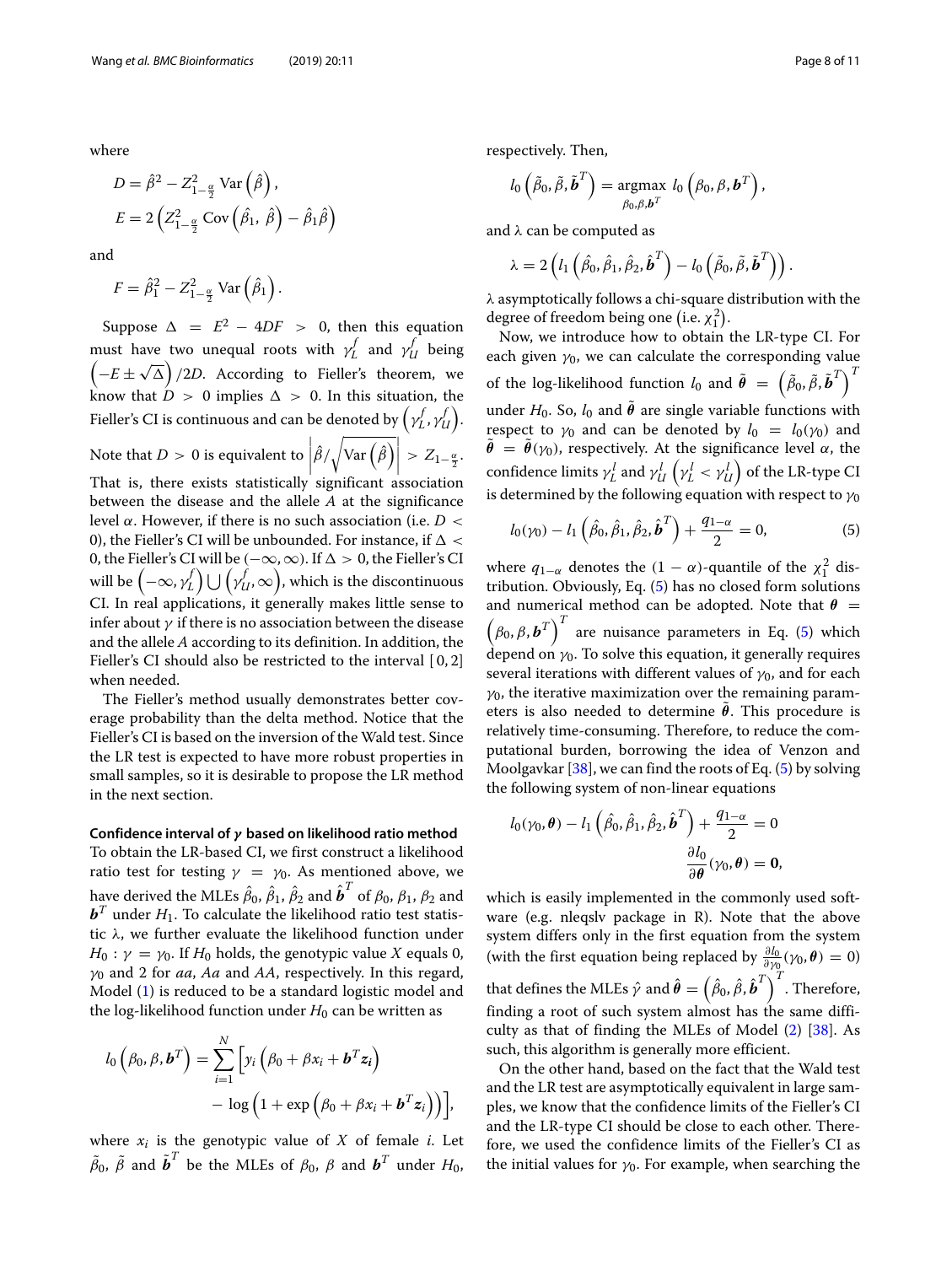lower limit, we chose the initial values for  $\gamma_0$  and  $\theta$  as  $\gamma_L^f$ and  $\tilde{\pmb{\theta}}\big(\gamma_{L}^{f}\big)$ , respectively, where  $\tilde{\pmb{\theta}}\big(\gamma_{L}^{f}\big)$  can be computed from the standard logistic regression procedure. Similarly, we used the same strategy to search the upper limit. The algorithm based on this choice of the initial values works well in most situations. However, in some scenarios, the Fieller's CI and the LR-type CI may be very different. Thus, using the confidence limits of the Fieller's CI as the initial values may cause that the algorithm does not converge. In this regard, we should directly solve the single variable function of Eq. [\(5\)](#page-7-0). For example, we can use the bisection method to find the roots of Eq. [\(5\)](#page-7-0) within the interval [0, 2] (e.g. rootSolve package in R).

Like the Fieller's CI, the LR-type CI can be unbounded when there is no association between the disease and the allele *A*. Specifically, when Equation [\(5\)](#page-7-0) has no root, then the LR-type CI will be  $(-\infty, \infty)$ . Otherwise, there will be two roots  $\gamma_L^l$  and  $\gamma_{U}^l$ . If  $\gamma_L^l \leq \hat{\gamma} \leq \gamma_{U}^l$ , then the LR-type CI is continuous and can be represented as  $\left(\gamma_L^l, \gamma_U^l\right)$ . If  $\hat{\gamma} \notin \left(\gamma_L^l, \gamma_U^l\right)$ , then the LR-type CI will be  $\left( -\infty, \gamma^l_L \right) \bigcup \left( \gamma^l_{l l}, \infty \right)$ , which is the discontinuous CI. Similar to the delta and Fieller's methods, the LR-type CI is also truncated by [0, 2] if necessary.

The LR-based CI and the Fieller's CI can be asymmetrical which is an appealing choice, compared to the delta method. This is because the distribution of a ratio estimate is generally non-normal with a heavy tail, especially when *N* is small. Additionally, it will be quite straightforward to incorporate covariates using the LR method.

#### **Simulation settings**

For simplicity, we assumed that there is no covariate included in the model in our simulation study. We incorporated the covariate into the real data analysis later. For a case-control design, we presumed that the genotype distribution in the case group and that in the control group of females follow trinomial distributions with probabilities  $(h_0, h_1, h_2)$  and  $(g_0, g_1, g_2)$ , respectively, where  $h_0 (g_0)$ , *h*<sup>1</sup> (*g*1) and *h*<sup>2</sup> (*g*2) are the frequencies of *aa*, *Aa* and *AA* in the case (control) group, respectively. Let  $h_0/g_0 = m$ ,  $h_1/g_1 = \lambda_1(h_0/g_0) = \lambda_1 m$  and  $h_2/g_2 = \lambda_2(h_0/g_0) = \lambda_2 m$ , where  $\lambda_1$  and  $\lambda_2$  are the odds ratios for *Aa* and *AA* compared to *aa* in females, respectively. By  $h_0+h_1+h_2=1$ , we have  $m = 1/(g_0 + \lambda_1 g_1 + \lambda_2 g_2)$ ,  $h_0 = g_0/(g_0 + \lambda_1 g_1 + \lambda_2 g_2)$ ,  $h_1 = \lambda_1 g_1/(g_0 + \lambda_1 g_1 + \lambda_2 g_2)$  and  $h_2 = \lambda_2 g_2/(g_0 + \lambda_1 g_1 +$  $\lambda_2 g_2$ ). Thus,  $(h_0, h_1, h_2)$  is calculated by  $(g_0, g_1, g_2)$ ,  $\lambda_1$ and  $\lambda_2$ . The value of  $(g_0, g_1, g_2)$  is determined by the allele frequency of *A* (denoted by  $p = 1 - q$ ) and the inbreeding coefficient <sup>ρ</sup>, i.e. *<sup>g</sup>*<sup>0</sup> <sup>=</sup> *<sup>q</sup>*<sup>2</sup> <sup>+</sup> <sup>ρ</sup>*pq*, *<sup>g</sup>*<sup>1</sup> <sup>=</sup> <sup>2</sup>(<sup>1</sup> <sup>−</sup> ρ)*pq* and  $g_2 = p^2 + \rho pq$ . Specifically,  $\rho = 0$  implies that Hardy-Weinberg equilibrium holds in the control group and  $\rho \neq 0$  indicates Hardy-Weinberg disequilibrium. Furthermore, from Model [\(2\)](#page-5-2),  $\beta_0 = \log(m)$ ,  $\beta_1 = \log(\lambda_1)$ and  $\beta_1 + \beta_2 = \log(\lambda_2)$ . Then,  $\gamma = 2 \log(\lambda_1) / \log(\lambda_2)$ , i.e.  $\lambda_1 = \lambda_2^{\gamma/2}$ . As such, we defined the simulation settings as follows:  $p$  is fixed at 0.1 and 0.3, and  $\rho$  is set to be 0 and 0.05. The true value of  $\gamma$  is fixed at 0, 0.5, 1, 1.5 and 2.  $\lambda_2$ is assigned to be 1.5 and 2. We selected *N* as 500 (2000) where both the case and control groups have 250 (1000) females. The confidence level is fixed at  $(1 - \alpha) = 95\%$ and the number of replications *k* is 10,000.

We compared the performance of three types of CIs based on CP, ML, MR, ML/(ML+MR) and DP. CP is defined to be the proportion that the CI contains the true value of  $\gamma$  among *k* replications, regardless of whether the CI is continuous or not. ML and MR are calculated by ML =  $\#\left[ (\gamma_0 < \gamma_L) \cap (\gamma_L \leq \hat{\gamma} \leq \gamma_U) \right] / k$ , and MR =  $\mathcal{H}\left[\left(\gamma_0 > \gamma_U\right) \cap \left(\gamma_L \leq \hat{\gamma} \leq \gamma_U\right)\right] / k$ , respectively, where # denotes the counting measure, and γ*<sup>L</sup>* and γ*<sup>U</sup>* are the confidence limits of the estimated CI. Note that  $\gamma_L \leq \hat{\gamma} \leq \gamma_U$ means that the CI is continuous. As such, we only consider the continuous CIs when estimating ML and MR, since it is impossible to distinguish between the left side and the right side if the CI is discontinuous. Further, DP is computed as  $1 - \#(\gamma_L \leq \hat{\gamma} \leq \gamma_U)/k$ . We believed that a good CI should control the CP well as well as have the balanced ML and MR. ML and MR are used together to measure the location of CI. If a balance between ML and MR is achieved, then ML/(ML+MR) is close to 0.5. On the other hand, note that the delta-type CI is always bounded. Therefore, the DP for the delta method will stay at 0. However, for the Fieller's CI and the LR-type CI, small DP is desirable.

# **Additional file**

<span id="page-8-0"></span>**[Additional file 1:](https://doi.org/10.1186/s12859-018-2587-2)** Appendices and Supplementary tables and figures. **Appendix A** Derivation of the closed form of V without covariates; **Appendix B** Size and power results for testing  $\gamma = \gamma_0$ ; **Tables S1-S2** Estimated CP (%), ML (%), MR (%), ML/(ML+MR) and DP (%) of the two-sided 95% CI when  $N = 500$ ,  $\rho = 0.05$ , and  $\lambda_2 = 1.5$  or 2 for the LR, Fieller's and delta methods, respectively; **Tables S3-S4** Estimated CP (%), ML (%), MR (%), ML/(ML+MR) and DP (%) of the two-sided 95% CI when  $N = 2000$ ,  $\rho = 0.05$ , and  $\lambda_2 = 1.5$  or 2 for the LR, Fieller's and delta methods, respectively; **Tables S5-S8** Estimated size (%) for testing H<sub>0</sub> :  $\gamma = \gamma_0$  with N = 500 or 2000, and  $\rho = 0$  or 0.05 for the LR, Fieller's and delta methods, respectively; **Figures S1-S6** Power comparison of the LR, Fieller's and delta methods against  $\gamma$ . The simulation is based on 10,000 replicates with  $N = 500$ ,  $\rho = 0$  or 0.05, and  $\gamma_0 = 0$ , 1 or 2, respectively; **Figures S7-S12** Power comparison of the LR, Fieller's and delta methods against  $\gamma$ . The simulation is based on 10,000 replicates with  $N = 2000$ ,  $\rho = 0$  or 0.05, and  $\gamma_0 = 0$ , 1 or 2, respectively. (PDF 117 kb)

#### **Abbreviations**

CI: Confidence interval; CP: Coverage probability; DP: Proportion of discontinuous CIs; GWAS: Genome-wide association study; LR: Likelihood ratio; ML: Left tail error; MLE: Maximum likelihood estimate; MR: Right tail error; XCI; X chromosome inactivation; XCI-E: Escape from X chromosome inactivation; XCI-R; Random X chromosome inactivation; XCI-S: Skewed X chromosome inactivation.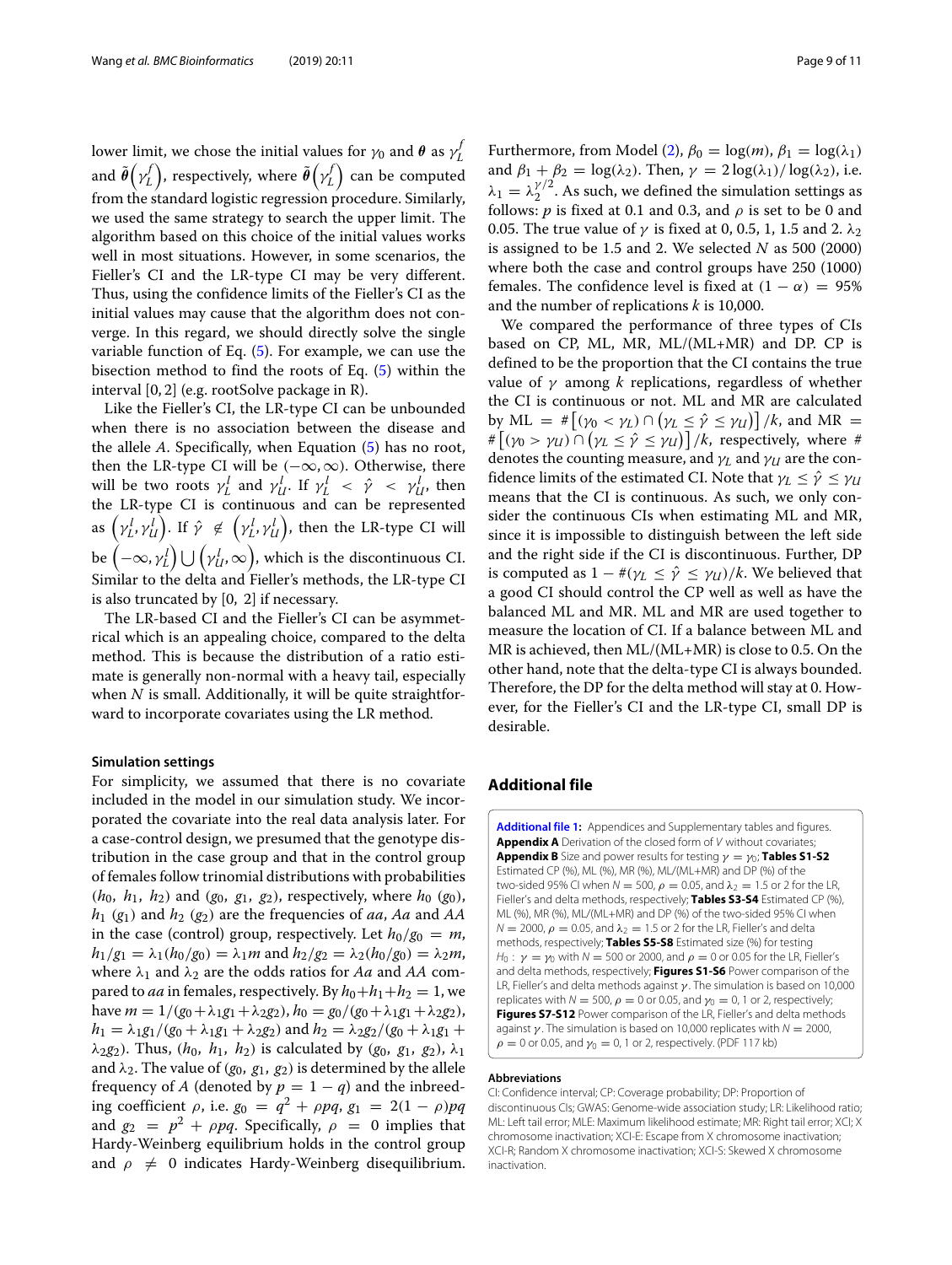#### **Acknowledgements**

The authors would like to thank the editor and three anonymous reviewers for their valuable comments which highly improved the presentation of the article and the authors also appreciate Dr. Yuqiang Xue's kind assistance.

#### **Funding**

This work was supported by the National Natural Science Foundation of China [81773544, 81373098, 81573207], the National and Guangdong University Students' Innovation and Enterprise Training Project of China [201612121017], and the General Program of Applied Basic Research Programs of Yunnan Province [2017FB002]. All the funding supporters had no role in the design of the study and collection, analysis, and interpretation of data and in writing the manuscript.

#### **Availability of data and materials**

The dataset supporting the conclusions of this article can be found in the article of Chu et al. [\[27\]](#page-9-19).

#### **Authors' contributions**

PW helped design the study, drafted the article, and conducted the simulation study. YZ helped conduct the simulation study and the data analysis, and design the study's analytic strategy. BQW revised the article critically and helped interpret the results of the data analysis. JLL helped design the study, plot the figures and conduct the literature review. YXW helped interpret the results of the data analysis and prepare the introduction section and the discussion section. DP helped draft the article, helped the analysis and the interpretation of the data, and revised the article. XBW and WKF helped design the study, reviewed the whole paper and critically revised the article. JYZ helped design the study, supervised the field activities, and directed its implementation, including quality assurance and control. All authors read and approved this version of the manuscript.

#### **Ethics approval and consent to participate**

Not applicable.

#### **Consent for publication**

Not applicable.

#### **Competing interests**

The authors declare that they have no competing interests.

#### **Publisher's Note**

Springer Nature remains neutral with regard to jurisdictional claims in published maps and institutional affiliations.

#### **Author details**

<sup>1</sup> State Key Laboratory of Organ Failure Research, Ministry of Education, and Guangdong Provincial Key Laboratory of Tropical Disease Research, Department of Biostatistics, School of Public Health, Southern Medical University, No. 1023, South Shatai Road, Baiyun District, Guangzhou 510515, China. 2Department of Occupational and Environmental Health, School of Public Health, Tongji Medical College, Huazhong University of Science and Technology, Wuhan, China. <sup>3</sup>Yunnan Key Laboratory of Statistical Modeling and Data Analysis, Yunnan University, Kunming, China. <sup>4</sup>Department of Epidemiology, School of Public Health, Southern Medical University, Guangzhou, China. 5Department of Statistics and Actuarial Science, University of Hong Kong, Hong Kong, China.

#### Received: 31 July 2018 Accepted: 18 December 2018 Published online: 07 January 2019

#### **References**

- <span id="page-9-0"></span>1. Lyon MF. Gene action in the X-chromosome of the mouse (Mus musculus L.) Nature. 1961;190:372–3.
- <span id="page-9-1"></span>Berletch JB, Ma W, Yang F, Shendure J, Noble WS, Disteche CM, et al. Escape from X inactivation varies in mouse tissues. PloS Genet. 2015;11: e1005079.
- <span id="page-9-2"></span>3. Plenge RM, Stevenson RA, Lubs HA, Schwartz CE, Willard HF. Skewed X-chromosome inactivation is a common feature of X-linked mental retardation disorders. Am J Hum Genet. 2002;71:168–73.
- 4. Amos-Landgraf JM, Cottle A, Plenge RM, Friez M, Schwartz CE, Longshore J, et al. X chromosome–inactivation patterns of 1005 phenotypically unaffected females. Am J Hum Genet. 2006;79:493–9.
- <span id="page-9-3"></span>5. Busque L, Paquette Y, Provost S, Roy DC, Levine RL, Mollica L, et al. Skewing of X-inactivation ratios in blood cells of aging women is confirmed by independent methodologies. Blood. 2009;113:3472–4.
- <span id="page-9-4"></span>6. Minks J, Robinson WP, Brown CJ. A skewed view of X chromosome inactivation. J Clin Invest. 2008;118:20–3.
- <span id="page-9-20"></span>7. Chabchoub G, Uz E, Maalej A, Mustafa CA, Rebai A, Mnif M, et al. Analysis of skewed X-chromosome inactivation in females with rheumatoid arthritis and autoimmune thyroid diseases. Arthritis Res Ther. 2009;11:R106.
- <span id="page-9-5"></span>8. Renault NKE, Pritchett SM, Howell RE, Greer WL, Sapienza C, Ørstavik KH, et al. Human X-chromosome inactivation pattern distributions fit a model of genetically influenced choice better than models of completely random choice. Eur J Hum Genet. 2013;21:1396–402.
- <span id="page-9-6"></span>9. Brown CJ. Skewed X-chromosome inactivation: cause or consequence? J Natl Cancer Inst. 2010;91:303–4.
- <span id="page-9-7"></span>10. Belmont JW. Genetic control of X inactivation and processes leading to X-inactivation skewing. Am J Hum Genet. 1996;58:1101–8.
- <span id="page-9-8"></span>11. Medema RH, Boudewijn MT. The X factor: skewing X inactivation towards cancer. Cell. 2007;129:1275–86.
- <span id="page-9-9"></span>12. Deng X, Berletch JB, Nguyen DK, Disteche CM. X chromosome regulation: diverse patterns in development, tissues and disease. Nat Rev Genet. 2014;15:367–78.
- <span id="page-9-10"></span>13. Zuo T, Wang L, Morrison C, Chang X, Zhang H, Li W, et al. FOXP3 is an X-linked breast cancer suppressor gene and an important repressor of the HER-2/ErbB2 oncogene. Cell. 2007;129:1275–86.
- <span id="page-9-11"></span>14. Li G, Jin T, Liang H, Tu Y, Zhang W, Gong L, et al. Skewed X-chromosome inactivation in patients with esophageal carcinoma. Diagn Pathol. 2013;8:56–62.
- <span id="page-9-21"></span>15. Simmonds MJ, Kavvoura PK, Brand OJ, Newby PR, Jackson LE, Hargreaves CE, et al. Skewed X chromosome inactivation and female preponderance in autoimmune thyroid disease: an association study and meta-analysis. J Clin Endocrinol Metab. 2013;99:127–31.
- 16. Iitsuka Y, Bock A, Nguyen D, Samango-Sprouse CA, Simpson JL, Bischoff FZ. Evidence of skewed X-chromosome inactivation in 47, XXY and 48, XXYY Klinefelter patients. Am J Med Genet Part A. 2001;98:25–31.
- <span id="page-9-12"></span>17. Sangha KK, Stephenson MD, Brown CJ, Robinson WP. Extremely skewed X-chromosome inactivation is increased in women with recurrent spontaneous abortion. Am J Hum Genet. 1999;65:913–17.
- <span id="page-9-13"></span>18. Clayton D. Testing for association on the X chromosome. Biostatistics. 2008;9:593–600.
- 19. Clayton D. Sex chromosomes and genetic association studies. Genome Med. 2009;1:110–6.
- 20. Hickey PF, Bahlo M. X chromosome association testing in genome wide association studies. Genet Epidemiol. 2011;35:664–70.
- <span id="page-9-15"></span>21. Wang J, Yu R, Shete S. X-chromosome genetic association test accounting for X-inactivation, skewed X-inactivation, and escape from X-inactivation. Genet Epidemiol. 2014;38:483–93.
- 22. Chen Z, Ng HKT, Li J, Liu Q, Huang H. Detecting associated single-nucleotide polymorphisms on the X chromosome in case control genome-wide association studies. Stat Methods Med Res. 2017;26:567–82.
- <span id="page-9-14"></span>23. Ma L, Hoffman G, Keinan A. X-inactivation informs variance-based testing for X-linked association of a quantitative trait. BMC Genomics. 2015;16:241–9.
- <span id="page-9-16"></span>24. Busque L, Mio R, Mattioli J, Brais E, Blais N, Lalonde Y, et al. Nonrandom X-inactivation patterns in normal females: lyonization ratios vary with age. Blood. 1996;88:59–65.
- <span id="page-9-17"></span>25. Szelinger S, Malenica I, Corneveaux JJ, Siniard AL, Kurdoglu AA, Ramsey KM, et al. Characterization of X chromosome inactivation using integrated analysis of whole-exome and mRNA sequencing. Plos One. 2014;9: e113036.
- <span id="page-9-18"></span>26. Xu SQ, Zhang Y, Wang P, Liu W, Wu XB, Zhou JY. A statistical measure for the skewness of X chromosome inactivation based on family trios. BMC Genet. 2018;19:109.
- <span id="page-9-19"></span>27. Chu X, Shen M, Xie F, Miao XJ, Shou WH, Liu L, et al. An X chromosome-wide association analysis identifies variants in GPR174 as a risk factor for Graves' disease. J Med Genet. 2013;50:479–85.